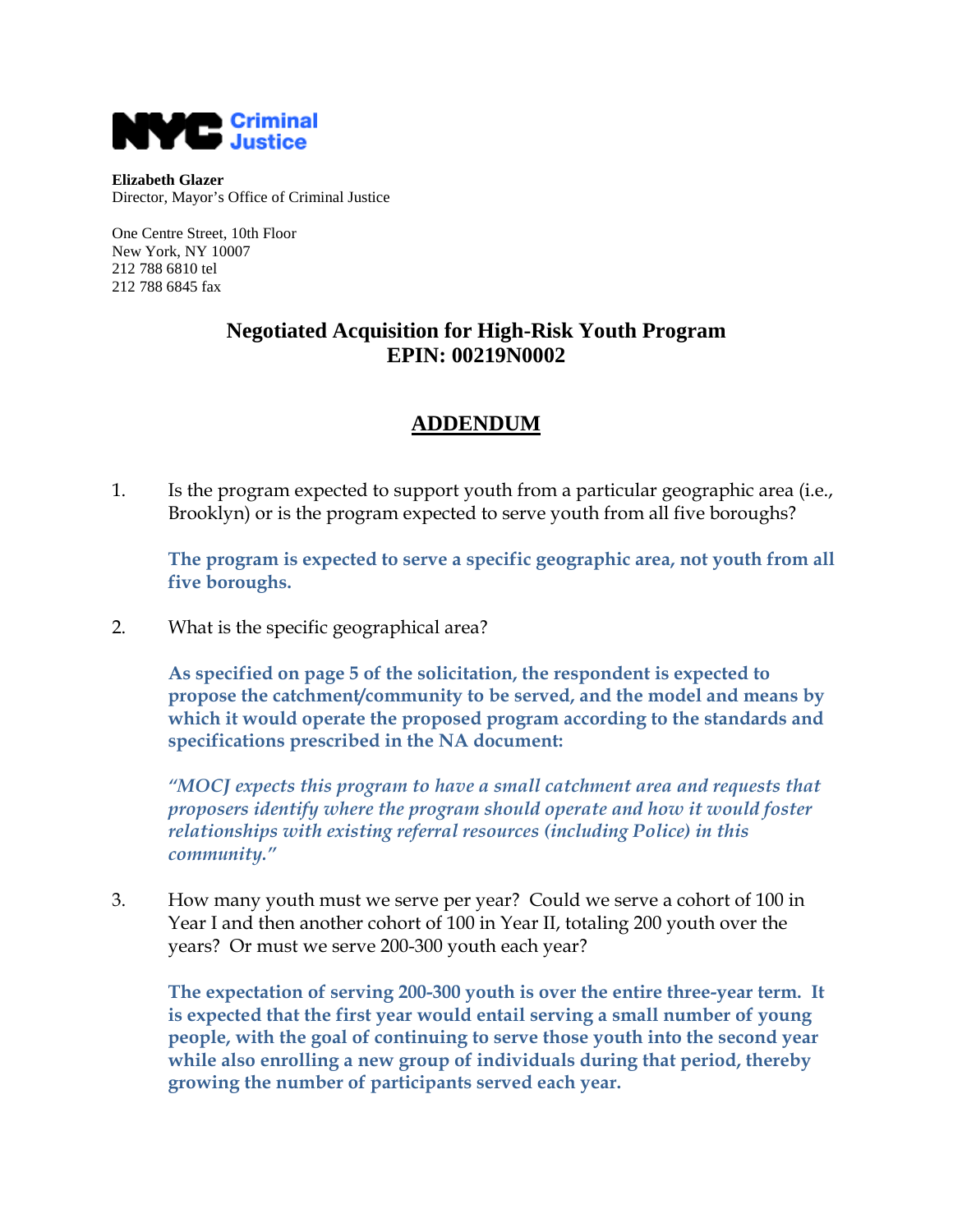4. May we operate this program at multiple sites within a community?

**Yes, you may operate the program at multiple sites within a community; however, please note that MOCJ intends to focus the program intensively on a singular community and not at locations across the City.**

5. The NA refers to the following required attachments: Iran Divestment Certification from the General Information and Regulatory Requirements (Attachment A); and the Acknowledgement of Addenda Form (Attachment B). These attachments are not included in the NA. Please provide Attachments A and B.

**Please note that the NA does not refer to the Iran Divestment Certification or the Acknowledgement of Addenda Form. The only materials required for submission in response to this solicitation are the proposal, line-item budget, letters of commitment or agreement, and a completed Doing Business Data Form, as prescribed in the solicitation document.**

6. The solicitation is for one award to be made for the entire administration of the program. The language in the solicitation however, states that *"MOCJ expect this program to have a small catchment area and requests that proposers identify where the program should operate and how it would foster relationships with existing referral resources (including Police) in this community."*

What does MOCJ mean by small catchment area? Are they expecting the proposer to only serve youth from their community, or to have youth travel to their office (in the community where the proposer is located) for services; or is the proposer expected to open small offices in different catchment areas throughout the City?

**The program model is intended to support the provision of intensive individualized services over a multi-year period (approximately 3-4 years). Consequently, program resources should be allocated so as to place premium on providing the targeted number of program-eligible youth with the intensive and sustained level of services prescribed in this solicitation rather than investing them to operate multiple program sites. This solicitation seeks to secure the long-term engagement of young adults who are at highest risk of new and/or more entrenched justice involvement due to exhibiting behaviors that would subject them to such, or due to some level or extent of prior system involvement that may also have included previous unsuccessful engagement in programs and/or other interventions. Accessibility to the program site(s) should not constitute an additional impediment to successful and enduring engagement.**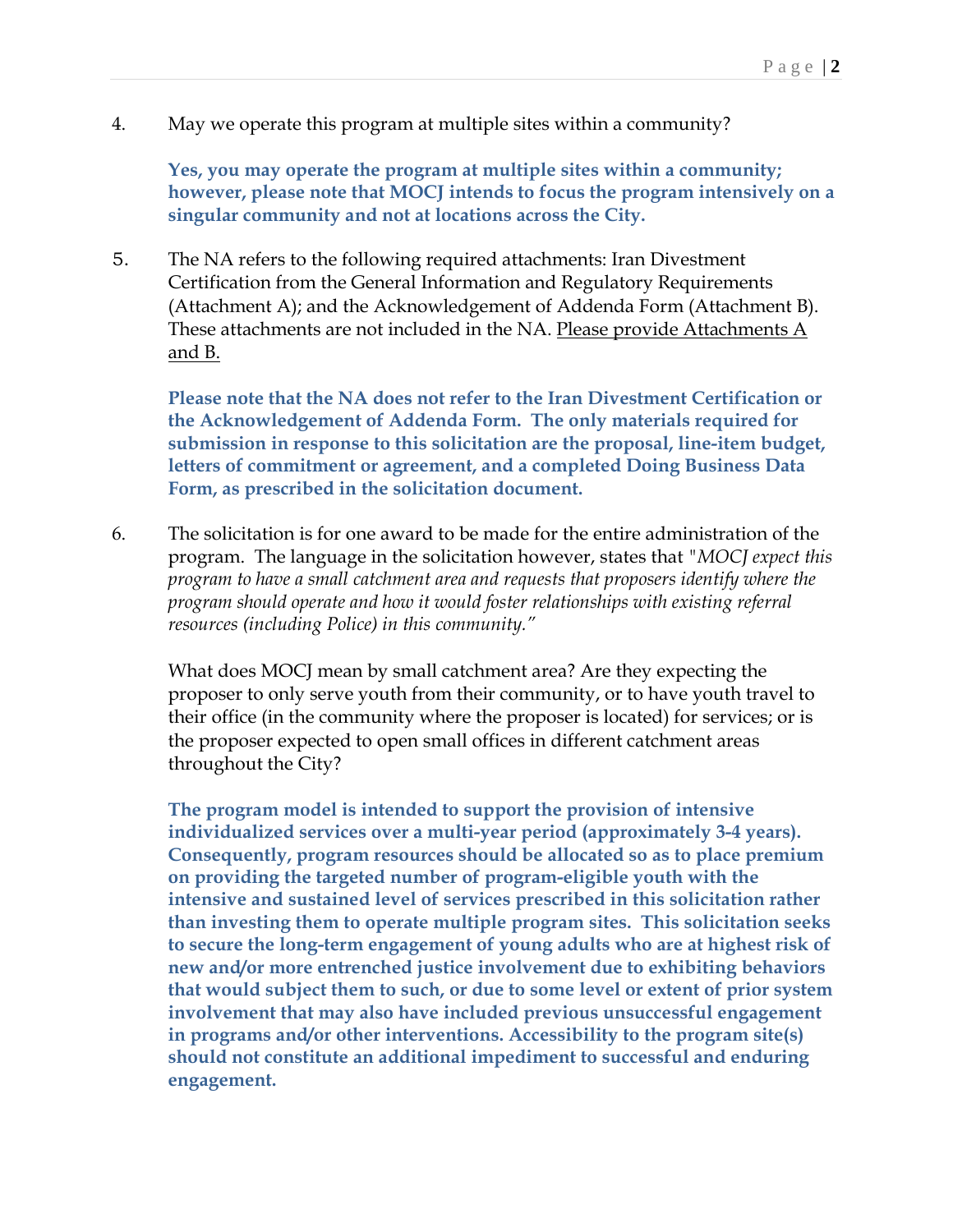**Therefore, respondents should define and propose a catchment area that would allow it to achieve the goals set forth under this NA within a relatively limited geographical area so as to maximize participant access to and engagement in program services. In apportioning resources, priority should be placed on providing a high level of care, for sustained duration, and within as restricted a catchment as possible without compromise to the program's ability to achieve the prescribed service targets. MOCJ does not wish to impose excessively stringent restrictions on defining a catchment area so as not to undercut a proposer's ability to design a viable program model that is responsive to the requirements of this solicitation. At the same time, in proposing catchment respondents are encouraged to consider a program with less expansive but more intensive reach as opposed to the broader borough- or citywide footprint commonly sought under traditional solicitations.**

7. The solicitation indicates that MOCJ expects the program to have "a small catchment area." Can MOCJ offer any further detail on its expectations with regard to the size of the catchment area?

**Please see Response #6, above.**

8. Are there any cases in which MOCJ envisions this program functioning as an ATI?

**While MOCJ will not preclude this possibility the awarded program primarily will not serve young adults who are mandated to engage. Please refer to the Program Objectives section of the NA document for a description of the intended target population and the requisite features of the preferred program model.**

9. What does MOCJ expect to be some of the primary referral sources for the 100 or so annual intakes?

**Please see Item #4, "Referrals," on page 5 of the solicitation.**

10. Are there any restriction on possible referral sources? For example, could a teacher or parent refer a young person? Could a current participant refer a friend whom might benefit?

**Yes. However, the provider would need to ensure that these individuals meet all the characteristics defining program eligibility, and as presented in section A of the solicitation (page 2). The proposer should consider all prospective and viable program referrals sources including but not limited to Police, prosecutors, educators, and other service providers.**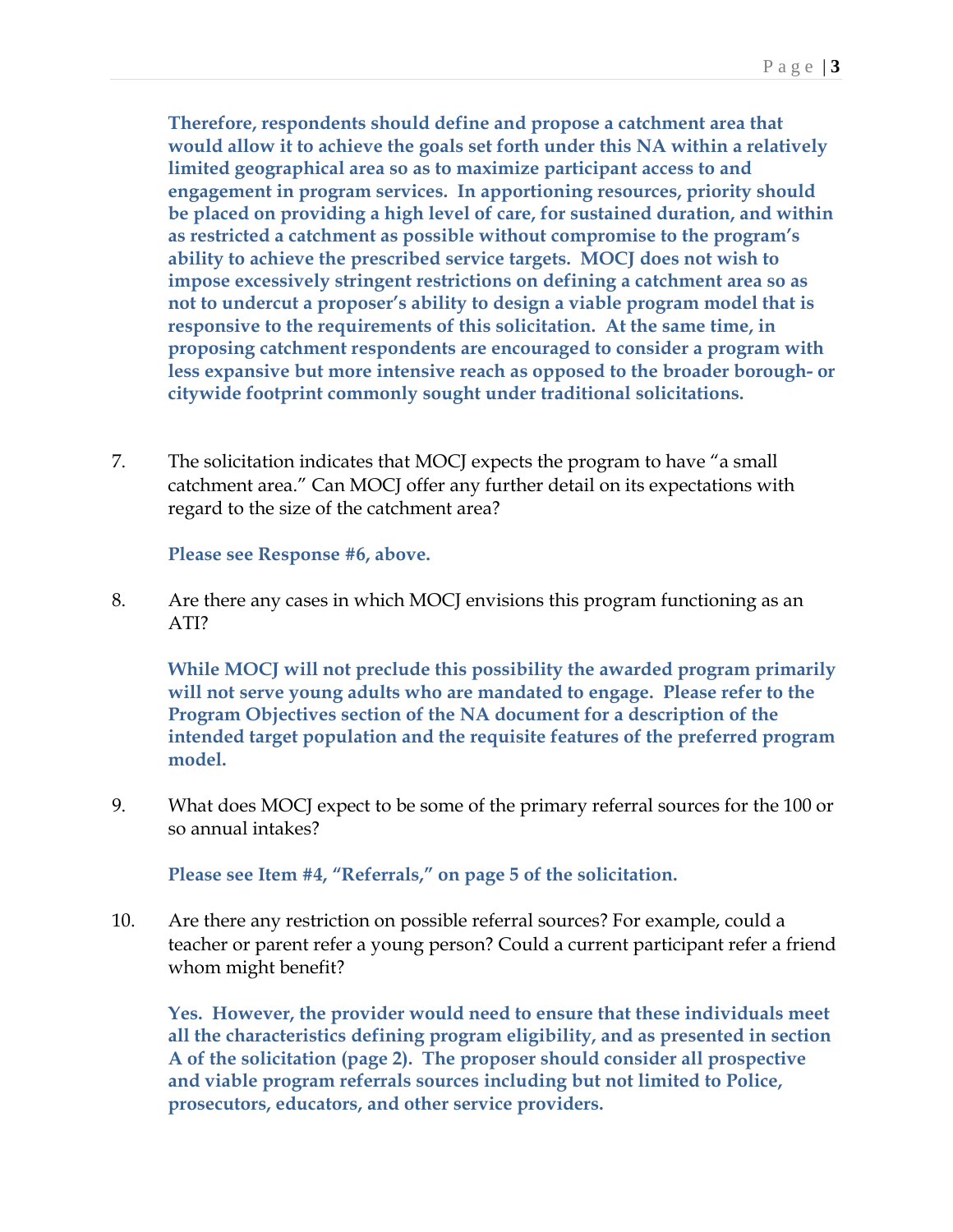11. How is MOCJ defining "high-risk?"

**This solicitation seeks to secure the long-term engagement of young adults who are at high risk of new and/or more entrenched justice involvement and who present with a prior history of program failure or other risk factors that would make them ineligible for other program interventions. It is important to note that MOCJ does not intend the program to engage individuals who are "at risk"** *per se***; rather, the target population is constituted of individuals who already are at** *high* **risk of engagement or deepening entrenchment in the criminal justice system due to exhibiting behaviors that would subject them to such, or due to some level or extent of prior system involvement that may also have included previous unsuccessful engagement in programs and/or other interventions.**

12. Are there any age restrictions at intake?

**As stated on page 4 of the solicitation: "***The proposed program should serve youth 16 to 24 years of age, with a primary focus on those between ages 16 to 18…"*

13. Please clarify apparent discrepancies between versions of the N.A. related to the program budget. One version states that the budget will be \$7.5 million over three years. Another version states that the anticipated annual program budget will be \$3.8 million at full operation.

**As set forth on page 4 of the solicitation, which is posted on the MOCJ website, MOCJ anticipates an annual program budget of \$3.8 million at full operation.**

14. Please provide examples of a "small catchment area" or clarify how "small" is defined.

**Please see Response #6, above.**

15. How should a provider define a participant's connection to a catchment area? If it's residence, will homeless or transient young people be eligible? What happens if a participant moves out of the catchment area?

**Please see Response #6, above, for additional guidance on considerations to be factored in identifying a proposed catchment area. Section A of the solicitation sets forth eligibility criteria, which does not include any explicit preclusion based on domicile status. The program would necessarily be required to exercise judgment and discretion in assessing whom it could viably serve in strict accordance with the specifications and prescriptions as**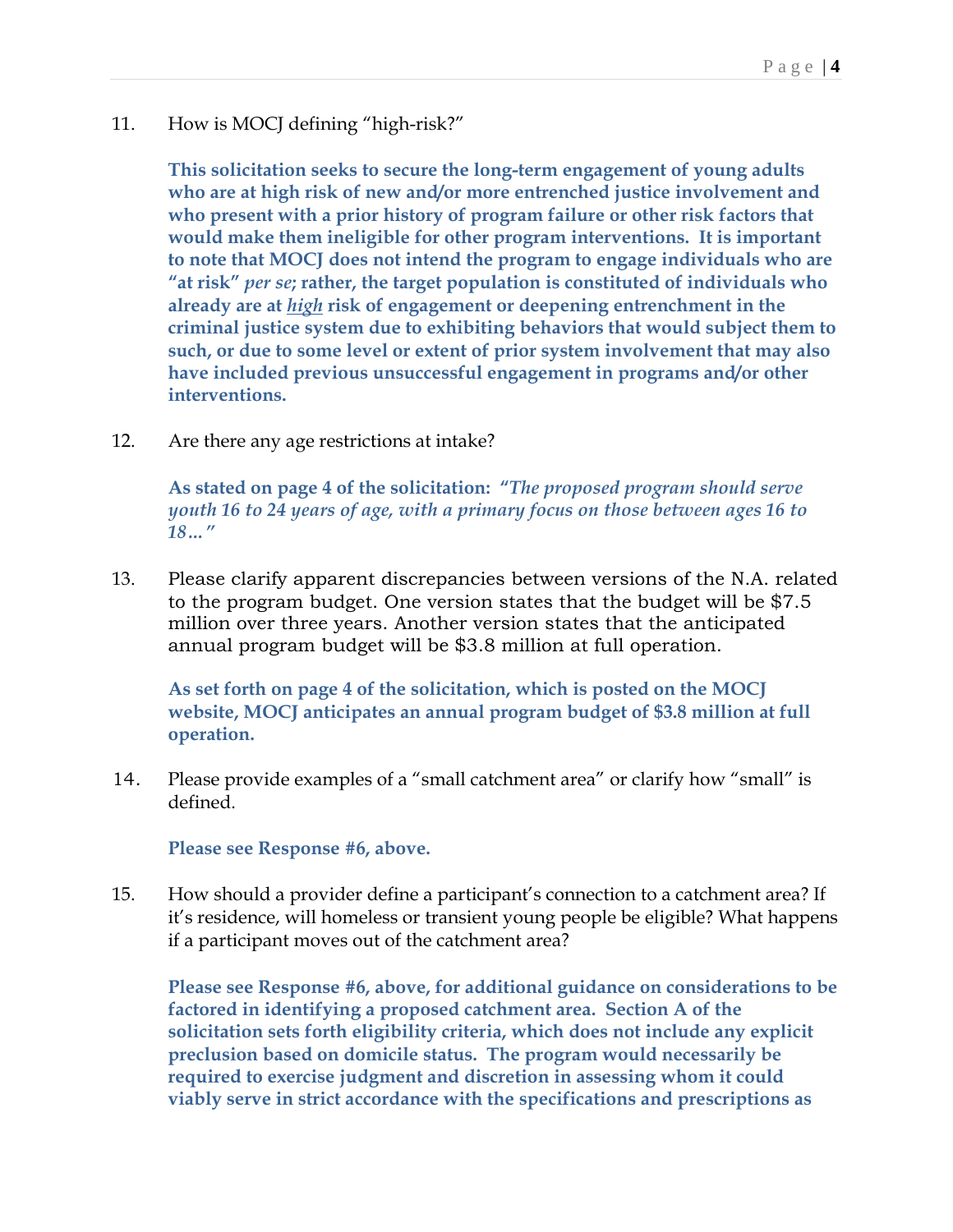**set forth in the solicitation document, primary among which would be the ability to intensively engage participants for a sustained, multi-year period.**

16. How does MOCJ envision the 3-4 years of follow-up to be absorbed into the grant and budget? If we serve 300 youth over the 3 year term + 3 years of followup, this would go beyond the contract end date of June 30, 2020. If we enrolled and served all 300 youth in Year 1 and then provided 3 years of follow-up, the contract would be for a four-year period in total. Was the follow-up period meant to be 6-months? As a result, we could serve 125 youth in year 1, 125 youth in year 2 and 50 youth during the first 6 months of Year 3 so they could receive 6 months of follow-up prior to the 3-year contract end date? Is this a possible way of doing it?

**Please see Response #3, above. Proposers should not conceptualize its continuing work with participants in terms of "follow-up," which suggests a relatively abbreviated period of engagement punctuated by succeeding periods of status "check-ins." Rather, under the solicited program model primary program involvement and engagement is sustained for a multi-year duration, up to the time at which the participant is demonstrably able to viably maintain community tenure through sustainable employment and other supports without continued program intervention.**

17. *(Re. Pg. 5, #4: Referrals)* In addition to referrals made by other community based providers, may the awarded provider also recruit referrals through street outreach/self-referrals?

**Yes, the awarded provider may recruit referrals through street outreach and self-referrals provided that these individuals are, in fact, are high-risk and meet all other characteristics defining program eligibility as set forth under the solicitation. Please also refer to Response #10, above.**

18. **(***Re. Page 2, Program Objectives)* Is there a catchment area with a higher population of high-risk youth/target population?

**MOCJ has not identified a distinct or singular catchment area that is disproportionately or exclusively representative of the target population relative to any other. Consequently, in identifying a proposed catchment area respondents should consider the totality of requirements as set forth in the solicitation and the responses presented in this Addendum including Response #6, in particular.**